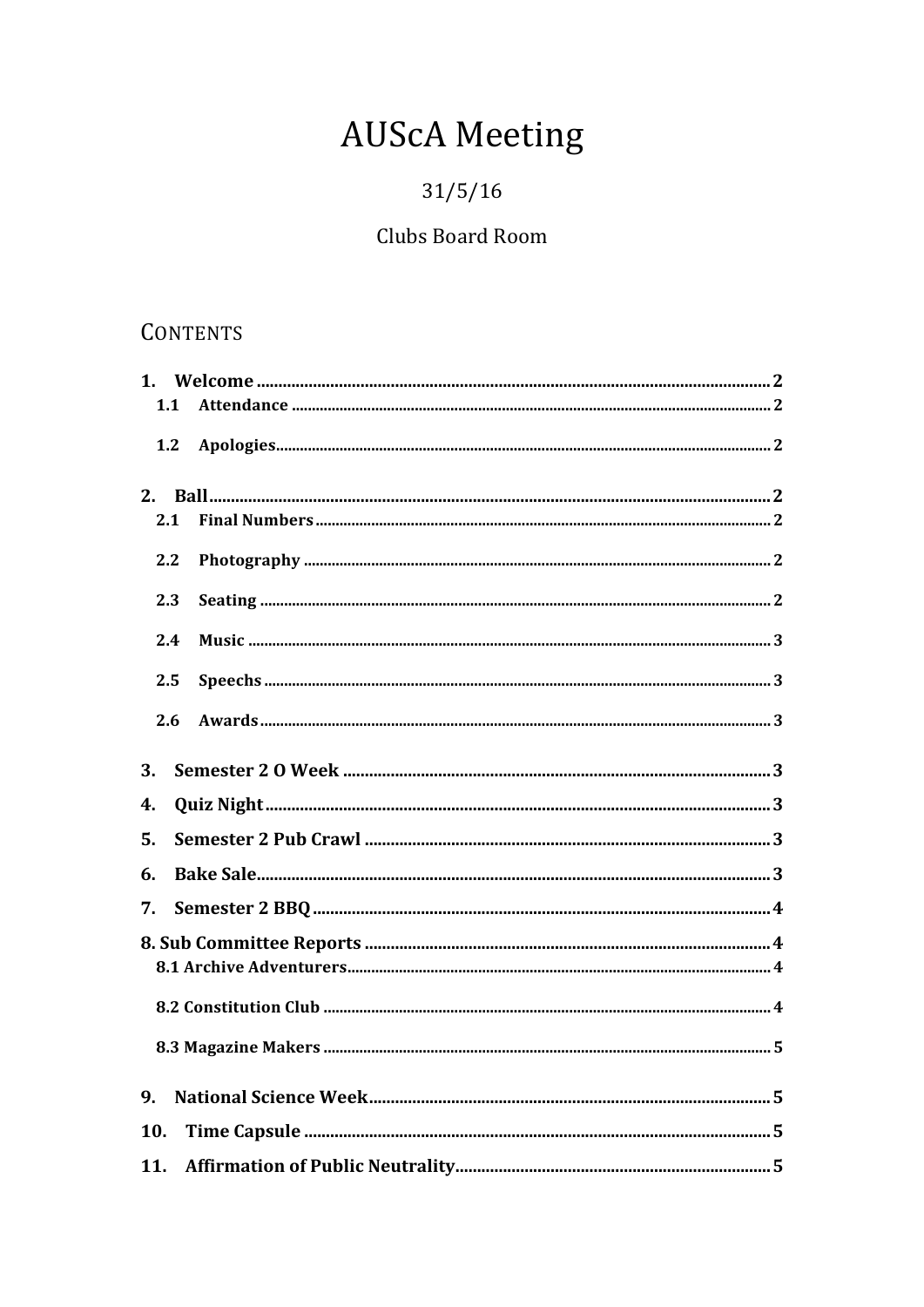### 1. WELCOME

#### 1.1 ATTENDANCE

Urwah Nawaz, Emi Schutz, Catisha Coburn, Kimberly McLean, Lauren Fuge, Joshua Chey, Karl Asmussen, Brittany Howell, Nibir Chowdury, Declain Price-Brooks, Michael Capoccia, Jason Oliver, Nathan Eden, Ben Geytenbeek.

#### 1.2 APOLOGIES

Nibir Chowdury, Taylor Thomson-Caruso, Kirsten Smith

## 2. BALL

The ball is on this Friday, so meeting consisted of final organisation of the event.

#### 2.1 FINAL NUMBERS

Our final numbers: 156 students and approximately 10 staff.

Payment to Ayers House competed today.

(+ quartet and DJ too)

#### 2.2 PHOTOGRAPHY

Photography for the night has not yet been finalised. Ayers House conservatorium has a nice area to set up tripod and a camera (provided by Karl) with a backdrop, but we have not acquired a backdrop. It was later determined that the wall itself was brick, and this would be suitable without a backdrop.

Kim, since she cannot attend the ball, has volunteered to take photographs between 7 and 9.

Roaming photographs using another camera will also be taken. A volunteer for this will be decided at a later date.

#### 2.3 SEATING

Tables are circular can have room for 15 guests. There is no allocated seating: Communication officers are to publicise this fact on the Facebook group. One table will be reserved for staff. Guests will be ticked off as they arrive by a volunteer based on list provided on Facebook page.

Decorations were discussed. The budget is unknown and will be determined by Kim later in the week.

Large beaker candles  $(\$75)$  were considered the best option. Other suggestions include balloons, and gold stars to scatter across the table. Ayers House does not permit glitter. Final decorating decisions will be made via the Facebook group after budget is known.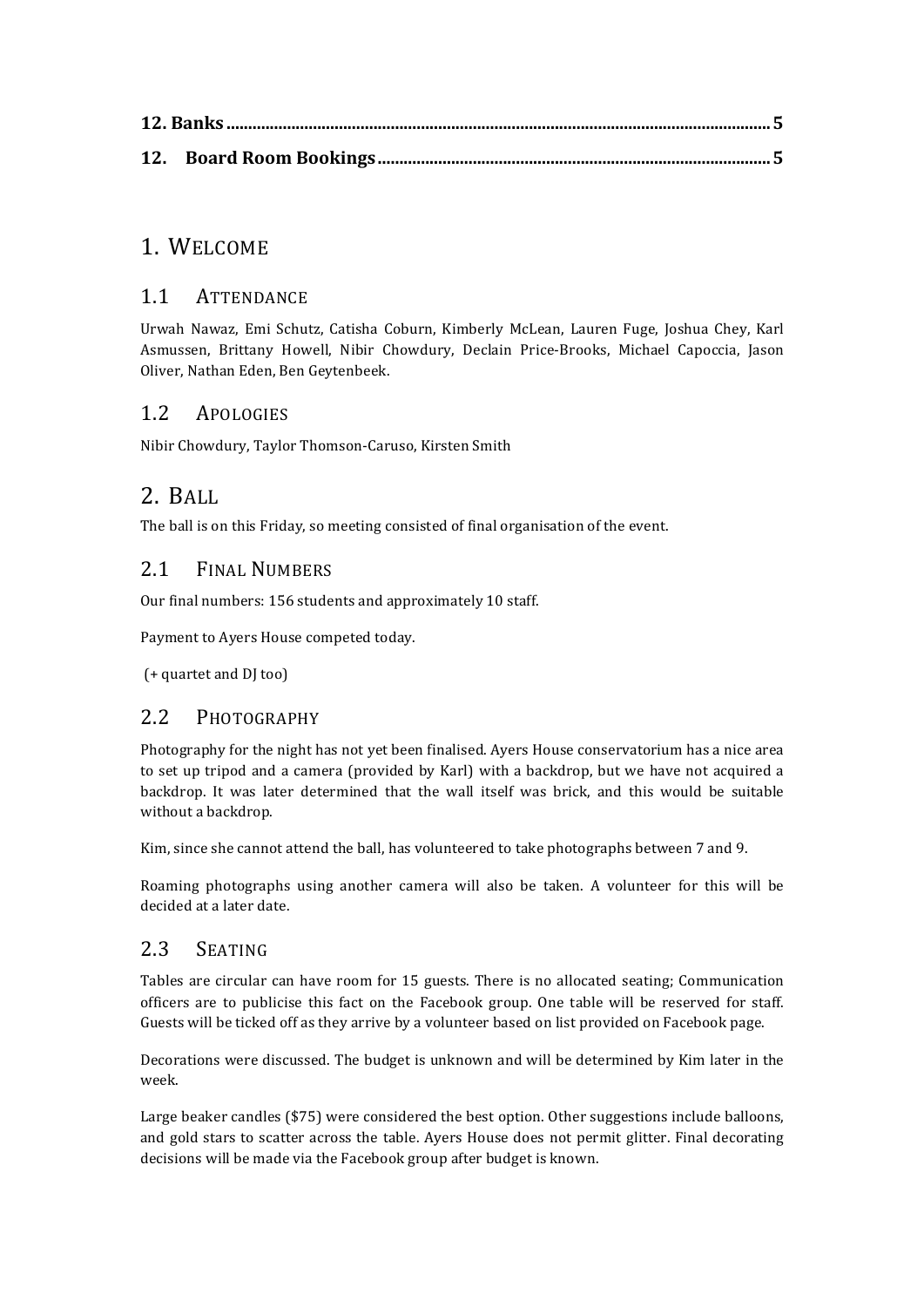#### 2.4 MUSIC

Urwah is meeting with the DJ late on Tuesday 31st. She will recommend, based on committees discussion, music that "has an element of class".

#### 2.5 SPEECHS

Present is to welcome the guests after everyone has been seating. Emi will act as master of ceremonies for the rest of the night. Emi will also give guests extra information about bathrooms, dietary requirements, etc.

Brittany to do thank you speech; Brittany, Ben, Jason, Urwah and Emi are to help write this speech. 

#### 2.6 AWARDS

The committee has decided to give awards out at the ball. This will include the following awards:

- Best dressed (or Cutest) Couple
- Best dressed Male
- Best dressed Femal
- Best dressed Staff
- Best Fake Tan

Additionally, blank certificates will be made for any additional awards thought of on the night. Brittany will print out the certificates, Urwah to provide paper. Name suggested for the awards; "The Auscas".

MOTION: to appoint the executive to vote on recipients of the awards Proposed: Urwah

## 3. SEMESTER 2 O WEEK

Semester 2 0 Week be discussed during the holiday meeting. Catisha is to organise a doodle poll for times during the holidays for a meeting, as well as people's availabilities during Semester 2.

Urwah will enter Ausca into a Union competition: Award is \$500.

## 4. QUIZ NIGHT

The Quiz night will be held in Week 4. A sub committee will be appointed to organise this. Kim is to apply for a grant for the quiz night. Further details to be discussed during the holiday meeting.

Subcommittee consists of Urwah, Emi, Declan, Ben, Catisha and Brittany.

## 5. SEMESTER 2 PUB CRAWL

Pub-crawl committee has been working on the design, slowly. Must have ready before the start of next semester. Sub committee will also decide the route the pub-crawl will take. Possible routes include Rundle Street, Hindley and North Adelaide (probably too small for Ausca).

## 6. BAKE SALE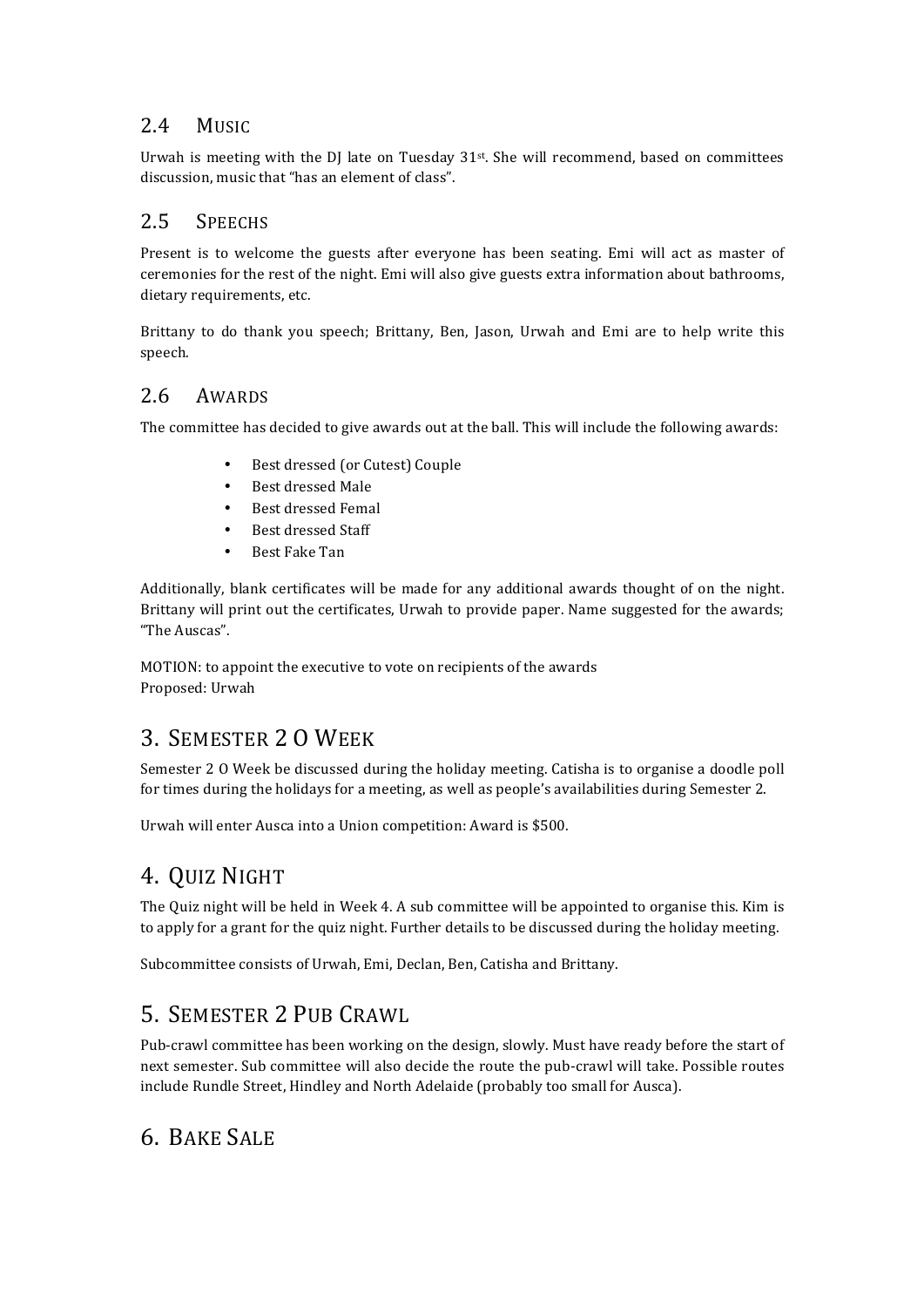Will be held in Week 3 (National Science Week). The name "Baking Bad" was suggested. We will not be using this name. Clean lab coats will be worn during the sale. Further details to be decided upon during the holiday meeting.

## 7. SEMESTER 2 BBQ

Will be held after the break, in Week 10. Attendance must be taken so that we can prove that more than 200 people come to the barbeques, so as to apply for bigger grants in the future.

## 8. SUB COMMITTEE REPORTS

#### 8.1 ARCHIVE ADVENTURERS

The Archive Adventurers (as they have been dubbed) subcommittee went on their first visit last Friday. They reported that they had a lot of fun, but have been since been told to be more quiet in the future. Some of the more interesting facts they discovered are:

- Ausca has minutes dating from 1900, documents were uploaded from 1985 -1988.
- In 1980 they complained that only 50 people were attending committee meetings
- Velta has previously spoke at a ball in the late 1990's and was given flowers.
- There are copies of the old ball photos
- Half of AGM minutes from SPACED have recently been acquired by Ben

Based on this information, the committee decided to give Velta flowers as a thank you for speaking. Kim will buy these later during the week. Ben will take copies of the ball photos to Friday's ball.

Furthermore, future agendas for meetings will include "questions without notice", to check committee members are doing their jobs.

#### 8.2 CONSTITUTION CLUB

The constitution club is completing the final draft of the constitution. This will be presented at the committee during the next meeting, and major changes discussed. Various rules have been solidified, including those for Life Members and Patrons.

Life Members:

Life members are "consistent and dedicated members of the club". They are nominated by committee, and confirmed at an AGM or SGM.

Patrons:

Represent the club as their figurehead. Instils the values of the club, etc. No formal responsibilities. 

MOTION: To nominate Velta as a patron and to present this informally at the ball prior to constitutional amendments.

Proposed: Brittany

Brittany will ask Velta prior to Friday.

MOTION: To nominate Ben as a life member